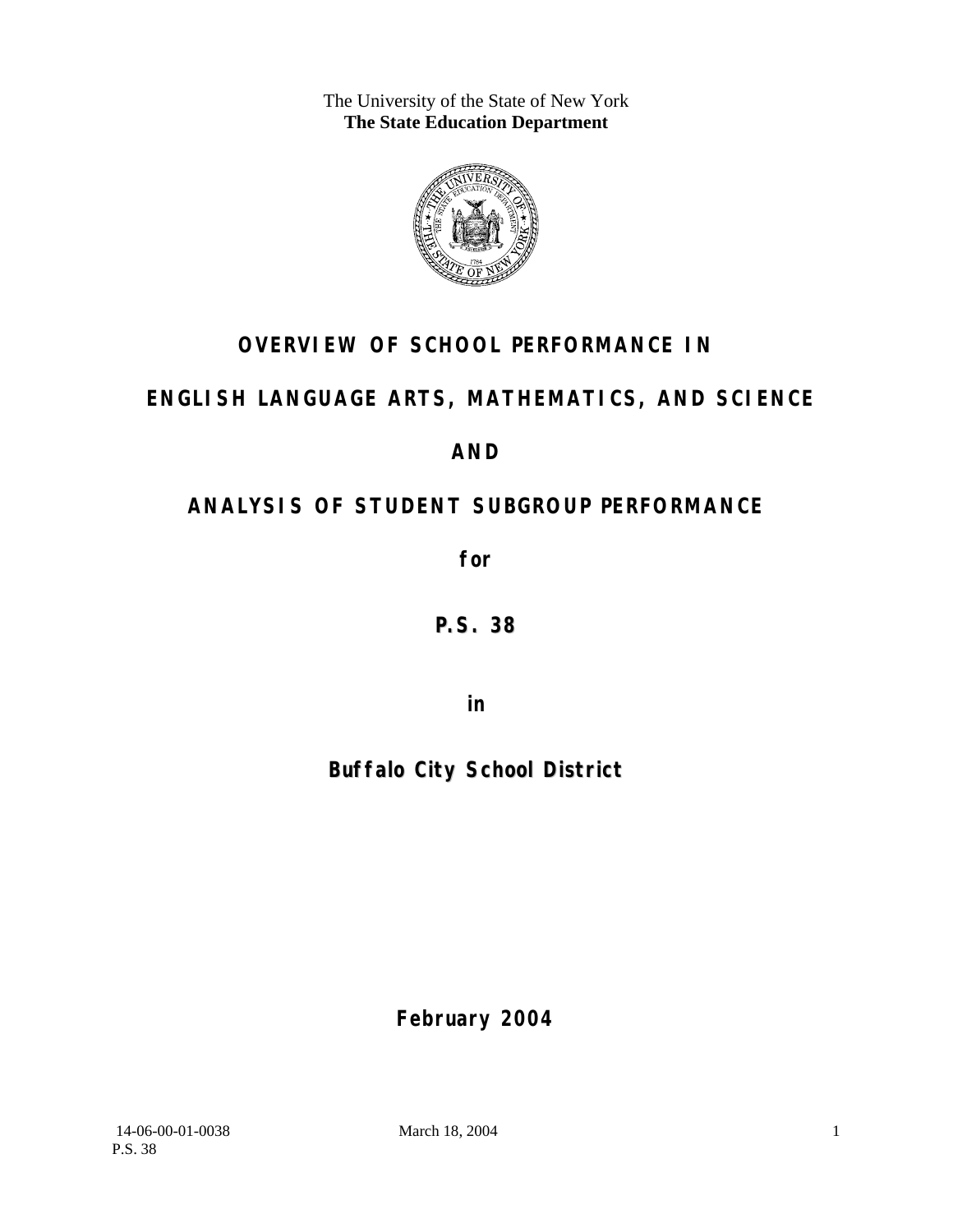#### **THE UNIVERSITY OF THE STATE OF NEW YORK**

#### **Regents of The University**

| Tonawanda             |
|-----------------------|
| Hollis                |
| Staten Island         |
| New Rochelle          |
| Peru                  |
| Huntington            |
| <b>North Syracuse</b> |
| New York              |
| <b>Belle Harbor</b>   |
| Buffalo               |
| Hartsdale             |
| Albany                |
| <b>Bronx</b>          |
| New York              |
| <b>Binghamton</b>     |
| Rochester             |

#### **President of The University and Commissioner of Education**

RICHARD P. MILLS

**Deputy Commissioner for Elementary, Middle, Secondary and Continuing Education**  JAMES A. KADAMUS

#### **Coordinator, School Operations and Management Services**

CHARLES SZUBERLA

#### **Coordinator, Information and Reporting Services**

MARTHA P. MUSSER

The State Education Department does not discriminate on the basis of age, color, religion, creed, disability, marital status, veteran status, national origin, race, gender, genetic predisposition or carrier status, or sexual orientation in its educational programs, services and activities. Portions of this publication can be made available in a variety of formats, including braille, large print or audio tape, upon request. Inquiries concerning this policy of nondiscrimination should be directed to the Department's Office for Diversity, Ethics, and Access, Room 530, Education Building, Albany, NY 12234. **Requests for additional copies of this publication may be made by contacting the Publications Sales Desk, Room 309, Education Building, Albany, NY 12234.** 

Please address all correspondence about this report that is not related to data corrections to:

*School Report Card Coordinator Information and Reporting Services Team New York State Education Department Room 863 EBA 89 Washington Avenue Albany, NY 12234*  E-mail: *RPTCARD@mail.nysed.gov*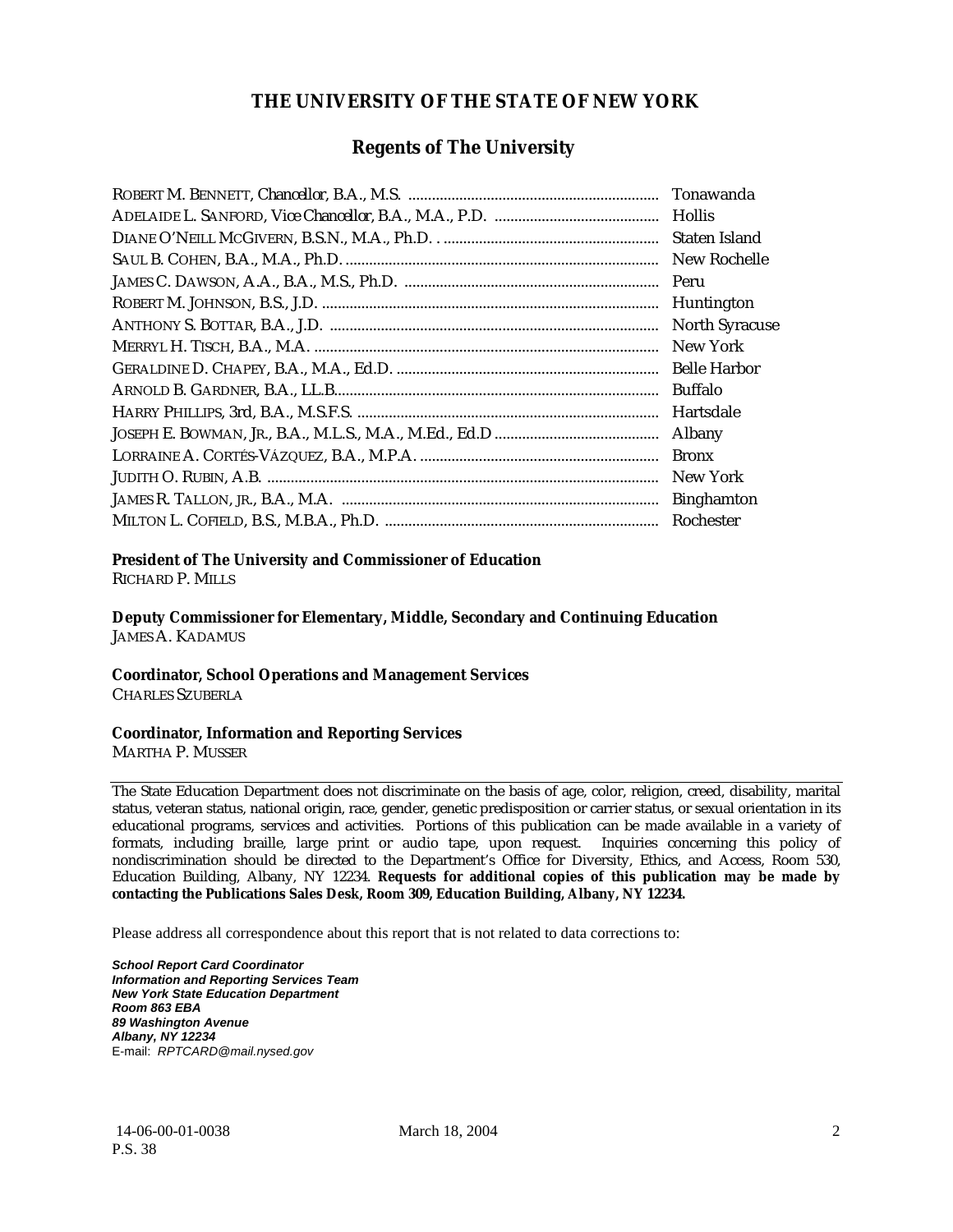The *New York State School Report Card* is an important part of the Board of Regents effort to raise learning standards for all students. It provides information to the public on student performance and other measures of school and district performance. Knowledge gained from the school report card on a school's strengths and weaknesses can be used to improve instruction and services to students.

The *New York State School Report Card* consists of three parts: the *Overview of School Performance in English Language Arts, Mathematics, and Science and Analysis of Student Subgroup Performance,* the *Comprehensive Information Report,* and the *School Accountability Report*. The *Overview and Analysis* presents performance data on measures required by the federal No Child Left Behind Act: English, mathematics, science, and graduation rate. Performance data on other State assessments can be found in the *Comprehensive Information Report*. The *School Accountability Report* provides information as to whether a school is making adequate progress toward enabling all students to achieve proficiency in English and mathematics.

State assessments are designed to help ensure that all students reach high learning standards. They show whether students are getting the foundation knowledge they need to succeed at the elementary, middle, and commencement levels and beyond. The State requires that students who are not making appropriate progress toward the standards receive academic intervention services.

In the *Overview*, performance on the elementary- and middle-level assessments in English language arts and mathematics and on the middle-level science test is reported in terms of mean scores and the percentage of students scoring at each of the four levels. These levels indicate performance on the standards from seriously deficient to advanced proficiency. Performance on the elementary-level science test is reported in terms of mean scores and the percentage of students making appropriate progress. Regents examination scores are reported in four score ranges. Scores of 65 to 100 are passing; scores of 55 to 64 earn credit toward a local diploma (with the approval of the local board of education). Though each elementary- and middle-level assessment is administered to students in a specific grade, secondary-level assessments are taken by students when they complete the coursework for the core curriculum. Therefore, the performance of students at the secondary level is measured for a student cohort rather than a group of students at a particular grade level. Students are grouped in cohorts according to the year in which they first entered grade 9.

The assessment data in the *Overview and Analysis* are for all tested students in the school, including general-education students and students with disabilities. In the *Overview*, each school's performance is compared with that of schools similar in grade level, district resources, and student needs as indicated by income and limited English proficiency (LEP) status. Each district's performance is compared with that of all public schools statewide. In the *Analysis*, performance is disaggregated by race/ethnicity, disability status, gender, LEP status, income level, and migrant status.

Explanations of terms referred to or symbols used in this part of the school report card may be found in the glossary on the last page. Further information on the school report card may be found in the guide, *Understanding Your School Report Card: February 2004*, available on the Information and Reporting Services Web site at www.emsc.nysed.gov/irts.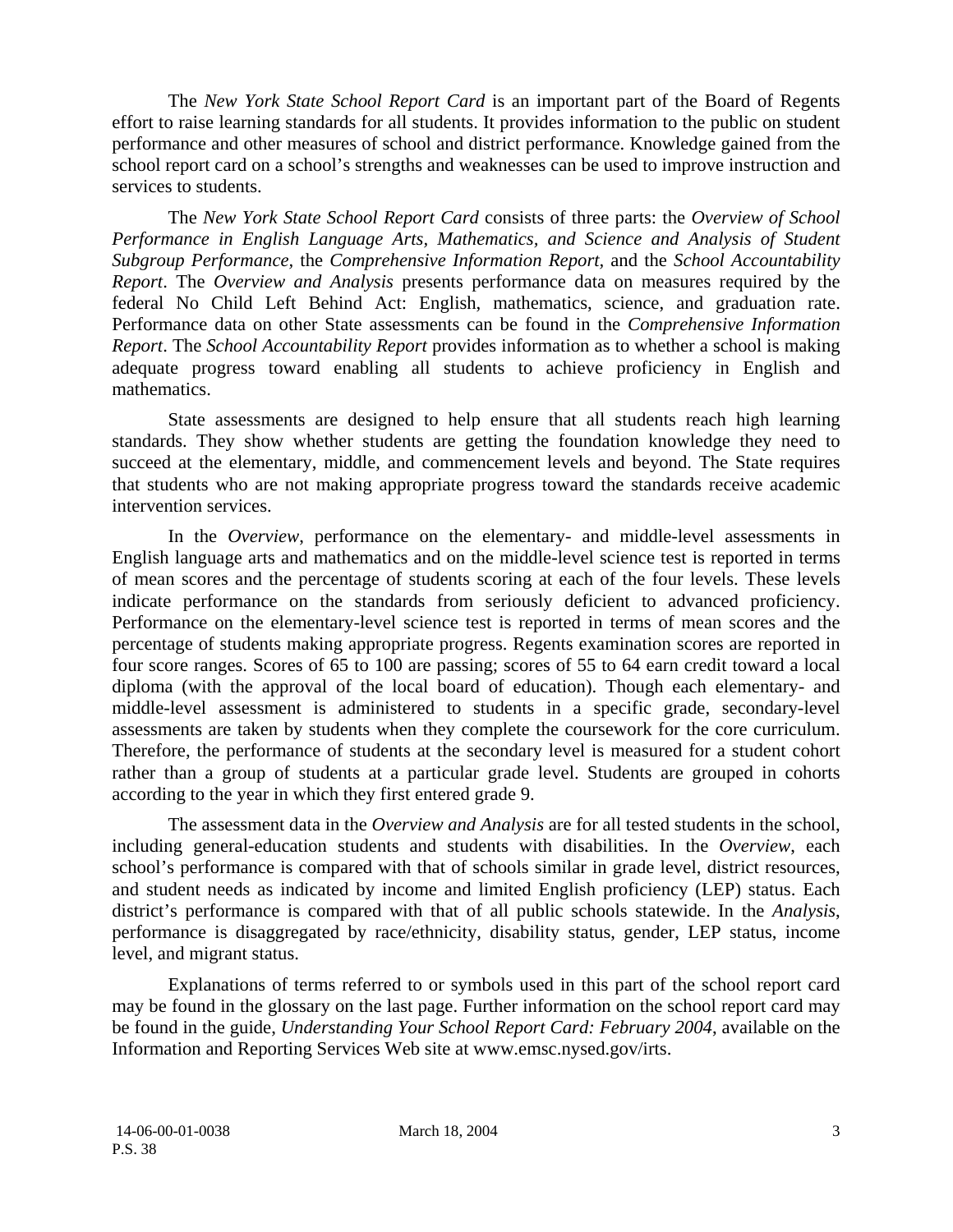# **Overview of School Performance in English Language Arts, Mathematics, and Science**

### **School Profile**

| Principal:<br>Deborah Washington |             | (716)888-7060<br>Phone:   |
|----------------------------------|-------------|---------------------------|
| <b>Organization</b>              | Grade Range | <b>Student Enrollment</b> |
| $2002 - 03$                      | $5-8$       | 686                       |

| 2001–02 School District-wide Total Expenditure per Pupil | \$12,201 |
|----------------------------------------------------------|----------|
|----------------------------------------------------------|----------|

### **2002–03 Percentage of Core Classes Taught by Highly Qualified Teachers\***

| <b>Number of Core</b><br><b>Classes</b> | <b>Percent Taught</b><br>by Highly<br>Qualified<br><b>Teachers</b> |
|-----------------------------------------|--------------------------------------------------------------------|
| 111                                     | 74%                                                                |

\*For the 2002-03 school year, SED is reporting that teachers of core classes are highly qualified if they are certified to teach those classes. However, No Child Left Behind (NCLB) imposes requirements beyond certification for some teachers to be considered highly qualified. In future years, when New York State uses the NCLB criteria for reporting, certified teachers must fulfill all NCLB requirements to be counted as highly qualified.

#### **2002–03 Percentage of Teachers with No Valid Teaching Certificate\***

| Number of<br><b>Teachers</b> | <b>Percent with No</b><br><b>Valid Teaching</b><br><b>Certificate</b> |
|------------------------------|-----------------------------------------------------------------------|
| 59                           | 24%                                                                   |

\*This count includes teachers with temporary licenses who do not have a valid permanent, provisional, or transitional teaching certificate.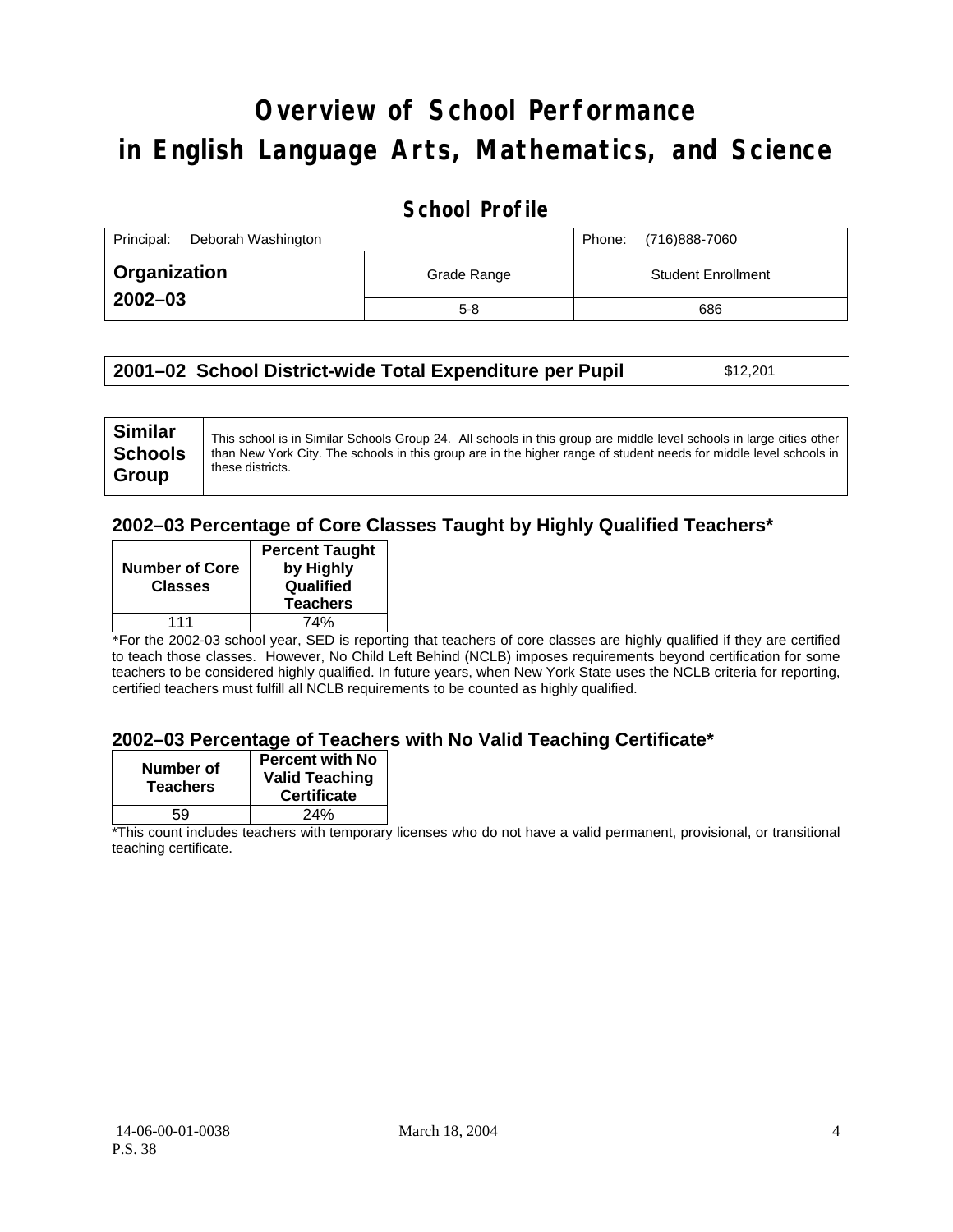# **Elementary Level**

English Language Arts



|                                      |                    | <b>Counts of Students Tested</b> |                    |                    |              |                   |
|--------------------------------------|--------------------|----------------------------------|--------------------|--------------------|--------------|-------------------|
| Performance at<br><b>This School</b> | Level 1<br>455-602 | Level 2<br>603-644               | Level 3<br>645-691 | Level 4<br>692-800 | <b>Total</b> | <b>Mean Score</b> |
| Jan-Feb 2001                         |                    |                                  |                    | #                  |              |                   |
| Jan-Feb 2002                         |                    |                                  |                    |                    |              |                   |
| Feb 2003                             |                    |                                  |                    |                    |              |                   |

|         | Elementary-Level English Language Arts Levels — Listening, Reading, and Writing Standards                     |  |  |  |  |
|---------|---------------------------------------------------------------------------------------------------------------|--|--|--|--|
| Level 4 | These students <b>exceed the standards</b> and are moving toward high performance on the Regents examination. |  |  |  |  |
| Level 3 | These students meet the standards and, with continued steady growth, should pass the Regents examination.     |  |  |  |  |
| Level 2 | These students <b>need extra help</b> to meet the standards and pass the Regents examination.                 |  |  |  |  |
| Level 1 | These students have serious academic deficiencies.                                                            |  |  |  |  |

**Performance of Limited English Proficient Students Taking the New York State English as a Second Language Achievement Test (NYSESLAT) as the Measure of English Language Arts Achievement**

| Grade 4 | <b>Number</b><br>Tested | Level 1 | Level 2 | Level 3 | Level 4 |
|---------|-------------------------|---------|---------|---------|---------|
| 2003    |                         |         |         |         |         |

**Performance of Students with Severe Disabilities on the New York State Alternate Assessment (NYSAA) in English** 

| <b>Elementary Level</b> | <b>Number</b><br>Tested | <b>AA-Level 1</b> | AA-Level 2 | AA-Level 3 | AA-Level 4 |
|-------------------------|-------------------------|-------------------|------------|------------|------------|
| $2002 - 03$             |                         |                   |            |            |            |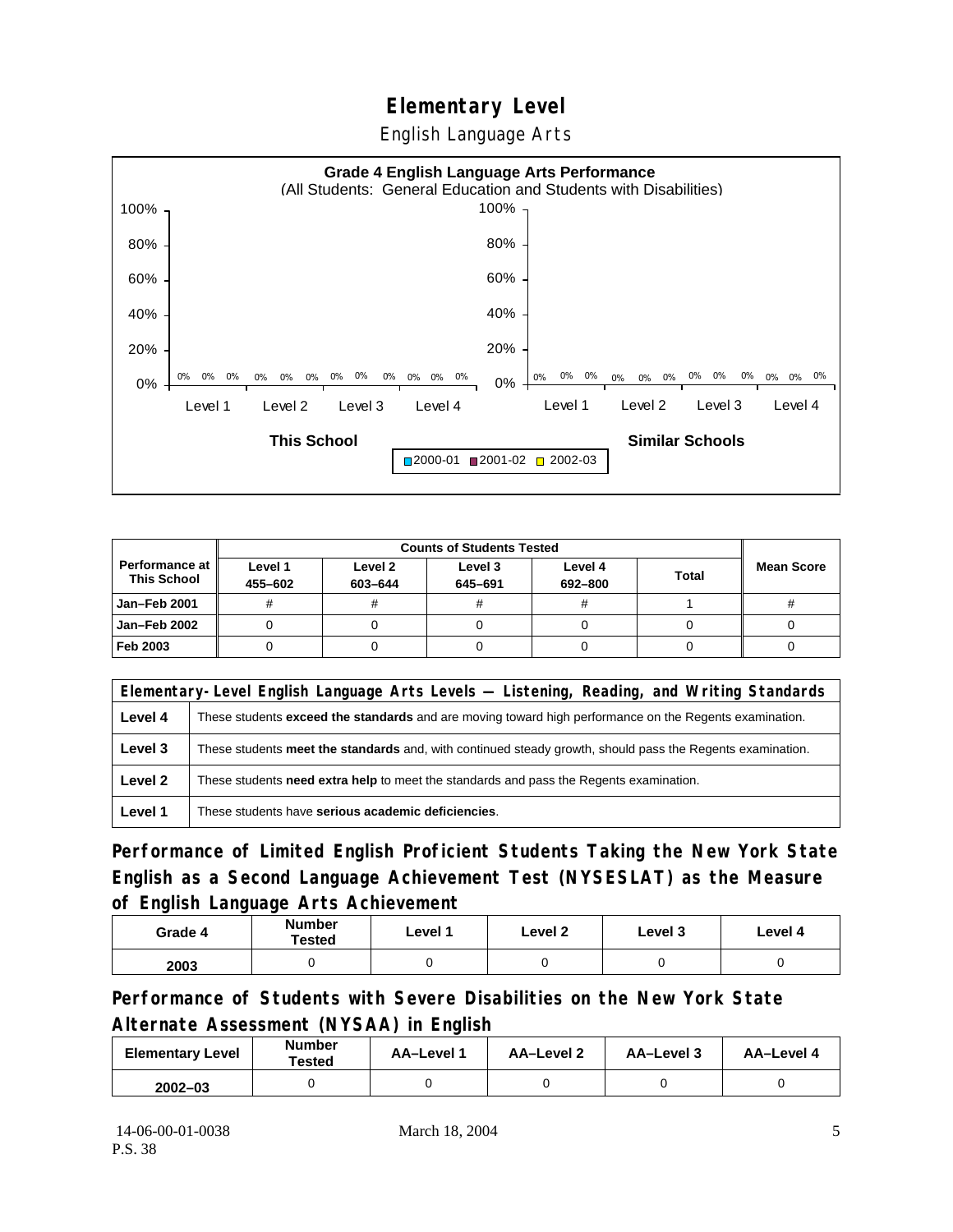### **Elementary Level**

#### **Mathematics**



|                                        |                    | <b>Counts of Students Tested</b> |                    |                    |              |                   |
|----------------------------------------|--------------------|----------------------------------|--------------------|--------------------|--------------|-------------------|
| Performance at I<br><b>This School</b> | Level 1<br>448-601 | Level 2<br>602-636               | Level 3<br>637-677 | Level 4<br>678-810 | <b>Total</b> | <b>Mean Score</b> |
| May 2001                               | #                  |                                  |                    | #                  |              |                   |
| May 2002                               |                    |                                  |                    |                    |              |                   |
| May 2003                               |                    |                                  |                    |                    |              |                   |

|         | Elementary-Level Mathematics Levels -                                                                     |  |  |  |
|---------|-----------------------------------------------------------------------------------------------------------|--|--|--|
|         | Knowledge, Reasoning, and Problem-Solving Standards                                                       |  |  |  |
| Level 4 | These students exceed the standards and are moving toward high performance on the Regents examination.    |  |  |  |
| Level 3 | These students meet the standards and, with continued steady growth, should pass the Regents examination. |  |  |  |
| Level 2 | These students need extra help to meet the standards and pass the Regents examination.                    |  |  |  |
| Level 1 | These students have serious academic deficiencies.                                                        |  |  |  |

### **Performance of Students with Severe Disabilities on the New York State Alternate Assessment (NYSAA) in Mathematics**

| <b>Elementary Level</b> | <b>Number</b><br>Tested | AA-Level 1 | AA-Level 2 | AA-Level 3 | AA-Level 4 |
|-------------------------|-------------------------|------------|------------|------------|------------|
| $2002 - 03$             |                         |            |            |            |            |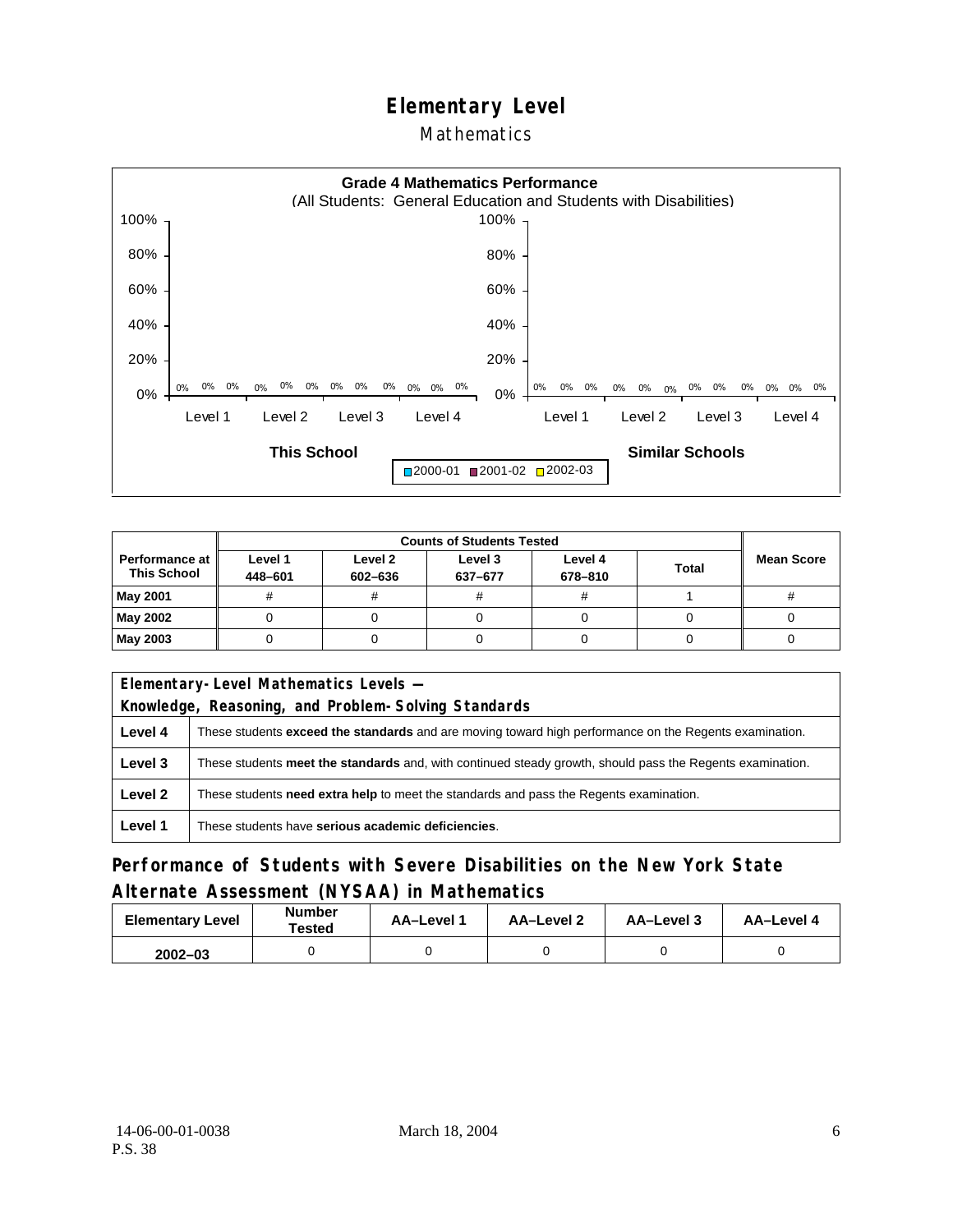## **Elementary Level**

Science Multiple-Choice



**All Students** 

|                 | Number Tested   Number Above SDL   Mean Score |  |
|-----------------|-----------------------------------------------|--|
| <b>May 2001</b> |                                               |  |
| <b>May 2002</b> |                                               |  |
| May 2003        |                                               |  |

| Grade 4 Science - Knowledge, Reasoning, and Problem-Solving Standards |                                                                                                                                                                                                                                          |  |  |  |  |
|-----------------------------------------------------------------------|------------------------------------------------------------------------------------------------------------------------------------------------------------------------------------------------------------------------------------------|--|--|--|--|
| <b>Multiple-Choice</b><br><b>Test Component</b>                       | This component contains 45 multiple-choice questions based upon the New York State Elementary<br>Science Syllabus and referenced to the New York State Learning Standards for Mathematics, Science<br>and Technology (Elementary Level). |  |  |  |  |
| <b>State Designated</b>                                               | Students who correctly answer fewer than 30 of the 45 questions of the multiple-choice test component                                                                                                                                    |  |  |  |  |
| Level (SDL)                                                           | must receive academic intervention services in the following term of instruction.                                                                                                                                                        |  |  |  |  |
| <b>School Mean</b>                                                    | For the multiple-choice test component, the mean score is the average number of correct answers for                                                                                                                                      |  |  |  |  |
| <b>Scores</b>                                                         | students tested. If all tested students answered all questions correctly, this score would be 45.                                                                                                                                        |  |  |  |  |

# **Elementary Level**

#### Science Performance Test

The elementary-level science test is composed of two sections, the multiple-choice section (described above) and the performance test. The performance test is not used to determine the need for academic intervention services or for accountability purposes because not all students are administered the same three tasks.

| <b>All Students</b>                       |  |  |  |  |  |
|-------------------------------------------|--|--|--|--|--|
| <b>Number Tested</b><br><b>Mean Score</b> |  |  |  |  |  |
| May 2001                                  |  |  |  |  |  |
| May 2002                                  |  |  |  |  |  |
| <b>May 2003</b>                           |  |  |  |  |  |

#### **Performance of Students with Severe Disabilities on the New York State Alternate Assessment (NYSAA) in Science**

| <b>Elementary Level</b> | <b>Number</b><br>Tested | AA-Level 1 | <b>AA-Level 2</b> | AA-Level 3 | AA-Level 4 |
|-------------------------|-------------------------|------------|-------------------|------------|------------|
| $2002 - 03$             |                         |            |                   |            |            |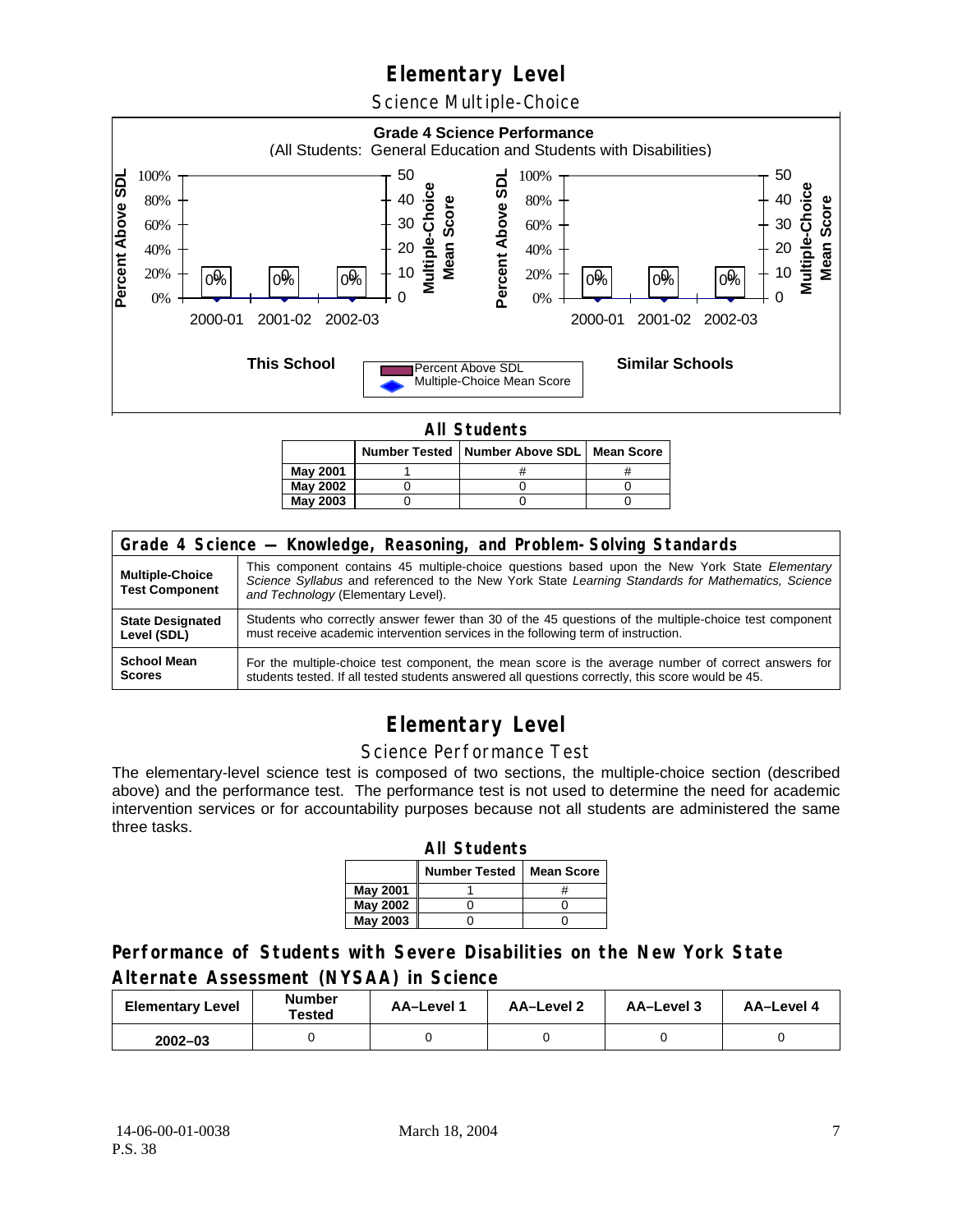English Language Arts



|                                             |                    | <b>Counts of Students Tested</b> |                    |                    |              |                   |  |  |
|---------------------------------------------|--------------------|----------------------------------|--------------------|--------------------|--------------|-------------------|--|--|
| <b>Performance at</b><br><b>This School</b> | Level 1<br>527-661 | Level 2<br>662-700               | Level 3<br>701-738 | Level 4<br>739-830 | <b>Total</b> | <b>Mean Score</b> |  |  |
| May 2001                                    | 27                 | 48                               | 15                 |                    | 91           | 678               |  |  |
|                                             | Level 1<br>527-659 | Level 2<br>660-698               | Level 3<br>699-737 | Level 3<br>738-830 | <b>Total</b> |                   |  |  |
| <b>March 2002</b>                           | 19                 | 72                               | 17                 | $\Omega$           | 108          | 679               |  |  |
|                                             | Level 1<br>527-657 | Level 2<br>658-696               | Level 3<br>697-736 | Level 4<br>737-830 | <b>Total</b> |                   |  |  |
| January 2003                                | 49                 | 62                               | 17                 | 3                  | 131          | 670               |  |  |

|         | Middle-Level English Language Arts Levels — Listening, Reading, and Writing Standards                         |  |  |  |  |
|---------|---------------------------------------------------------------------------------------------------------------|--|--|--|--|
| Level 4 | These students <b>exceed the standards</b> and are moving toward high performance on the Regents examination. |  |  |  |  |
| Level 3 | These students meet the standards and, with continued steady growth, should pass the Regents examination.     |  |  |  |  |
| Level 2 | These students <b>need extra help</b> to meet the standards and pass the Regents examination.                 |  |  |  |  |
| Level 1 | These students have serious academic deficiencies.                                                            |  |  |  |  |

**Performance of Limited English Proficient Students Taking the New York State English as a Second Language Achievement Test (NYSESLAT) as the Measure of English Language Arts Achievement**

| Grade 8 | Number<br>Tested     | Level 1 | Level 2 | Level 3 | Level 4 |
|---------|----------------------|---------|---------|---------|---------|
| 2003    | $\overline{A}$<br>∪ו |         |         |         |         |

**Performance of Students with Severe Disabilities on the New York State Alternate Assessment (NYSAA) in English** 

| Grade 8     | Number<br>Tested | AA-Level 1 | AA-Level 2 | AA-Level 3 | AA-Level 4 |
|-------------|------------------|------------|------------|------------|------------|
| $2002 - 03$ |                  |            |            |            |            |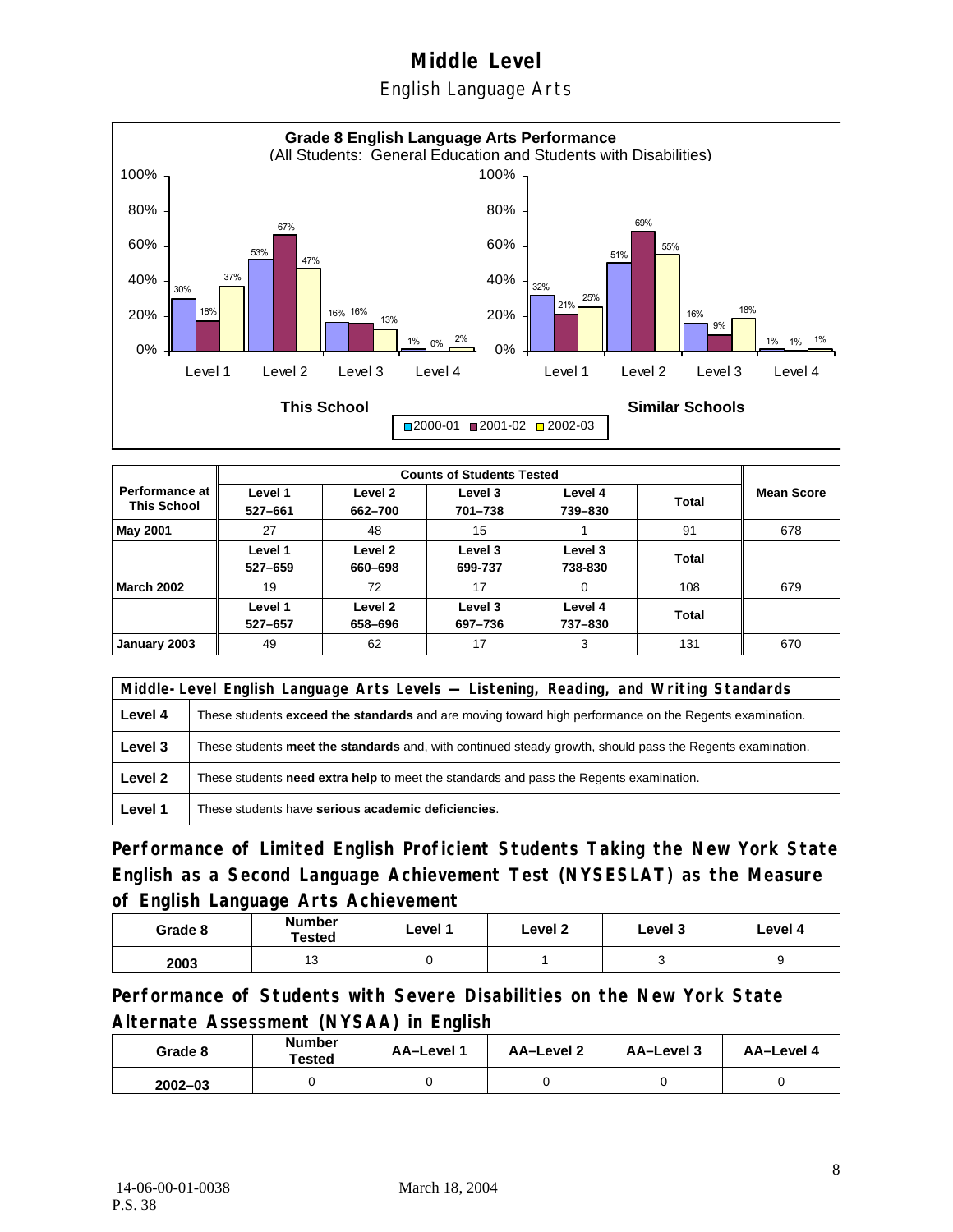#### **Mathematics**



| <b>Counts of Students Tested</b>     |                    |                    |                    |                    |              |                   |
|--------------------------------------|--------------------|--------------------|--------------------|--------------------|--------------|-------------------|
| Performance at<br><b>This School</b> | Level 1<br>517-680 | Level 2<br>681-715 | Level 3<br>716-759 | Level 4<br>760-882 | <b>Total</b> | <b>Mean Score</b> |
| <b>May 2001</b>                      | 76                 | 28                 |                    |                    | 107          | 665               |
| May 2002                             | 60                 | 51                 | 23                 |                    | 134          | 684               |
| May 2003                             | 58                 | 61                 | 15                 |                    | 135          | 682               |

|         | Middle-Level Mathematics Levels — Knowledge, Reasoning, and Problem-Solving Standards                         |  |  |  |  |
|---------|---------------------------------------------------------------------------------------------------------------|--|--|--|--|
| Level 4 | These students <b>exceed the standards</b> and are moving toward high performance on the Regents examination. |  |  |  |  |
| Level 3 | These students meet the standards and, with continued steady growth, should pass the Regents examination.     |  |  |  |  |
| Level 2 | These students <b>need extra help</b> to meet the standards and pass the Regents examination.                 |  |  |  |  |
| Level 1 | These students have serious academic deficiencies.                                                            |  |  |  |  |

### **Performance of Students with Severe Disabilities on the New York State Alternate Assessment (NYSAA) in Mathematics**

| <b>Middle Level</b> | <b>Number</b><br>Tested | <b>AA–Level</b> 1 | AA-Level 2 | AA-Level 3 | AA-Level 4 |
|---------------------|-------------------------|-------------------|------------|------------|------------|
| $2002 - 03$         |                         |                   |            |            |            |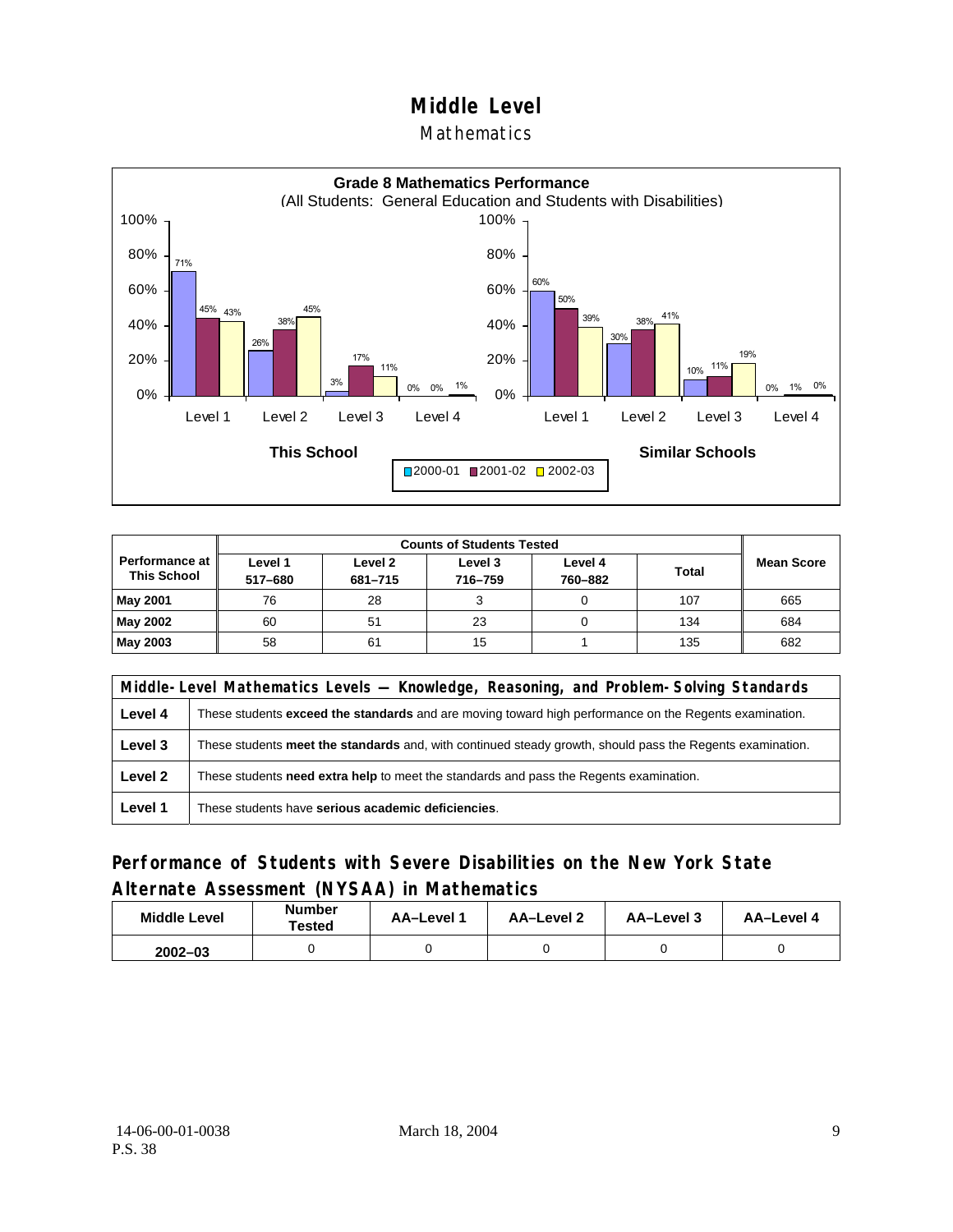#### **Science**



| <b>Performance at This School</b>   |                             |         |         |         |         |       |                   |
|-------------------------------------|-----------------------------|---------|---------|---------|---------|-------|-------------------|
|                                     |                             | Level 1 | Level 2 | Level 3 | Level 4 | Total | <b>Mean Score</b> |
| <b>June 2002</b>                    | <b>Middle-Level Science</b> |         | 35      | 64      | 25      | 128   |                   |
|                                     | <b>Regents Science</b>      |         |         |         |         |       |                   |
| January/                            | <b>Middle-Level Science</b> | 14      | 60      | 44      |         | 124   | 61                |
| June 2003<br><b>Regents Science</b> |                             |         |         |         |         |       |                   |

| Middle-Level Science Levels — Knowledge, Reasoning, and Problem-Solving Standards* |                                                                                                                                                                                                     |  |  |  |  |  |  |
|------------------------------------------------------------------------------------|-----------------------------------------------------------------------------------------------------------------------------------------------------------------------------------------------------|--|--|--|--|--|--|
| Level 4                                                                            | These students <b>exceed the standards</b> on the middle-level science test and are moving toward high performance<br>on the Regents examinations or score 85-100 on a Regents science examination. |  |  |  |  |  |  |
| Level 3                                                                            | These students meet the standards on the middle-level science test and, with continued steady growth, should<br>pass the Regents examinations or score 65–84 on a Regents science examination.      |  |  |  |  |  |  |
| Level 2                                                                            | These students need extra help to meet the standards for middle-level science and to pass the Regents<br>examinations or score 55-64 on a Regents science examination.                              |  |  |  |  |  |  |
| Level 1                                                                            | These students have serious academic deficiencies as evidenced in the middle-level science test or score 0–54<br>on a Regents science examination.                                                  |  |  |  |  |  |  |

\*Students may demonstrate proficiency in middle-level science by scoring at Level 3 or above on the middle-level science test or by scoring 65 or above on a Regents examination in science.

#### **Performance of Students with Severe Disabilities on the New York State Alternate Assessment (NYSAA) in Science**

| Middle-Level | <b>Number</b><br>Tested | AA-Level 1 | AA-Level 2 | AA-Level 3 | AA-Level 4 |  |
|--------------|-------------------------|------------|------------|------------|------------|--|
| $2002 - 03$  |                         |            |            |            |            |  |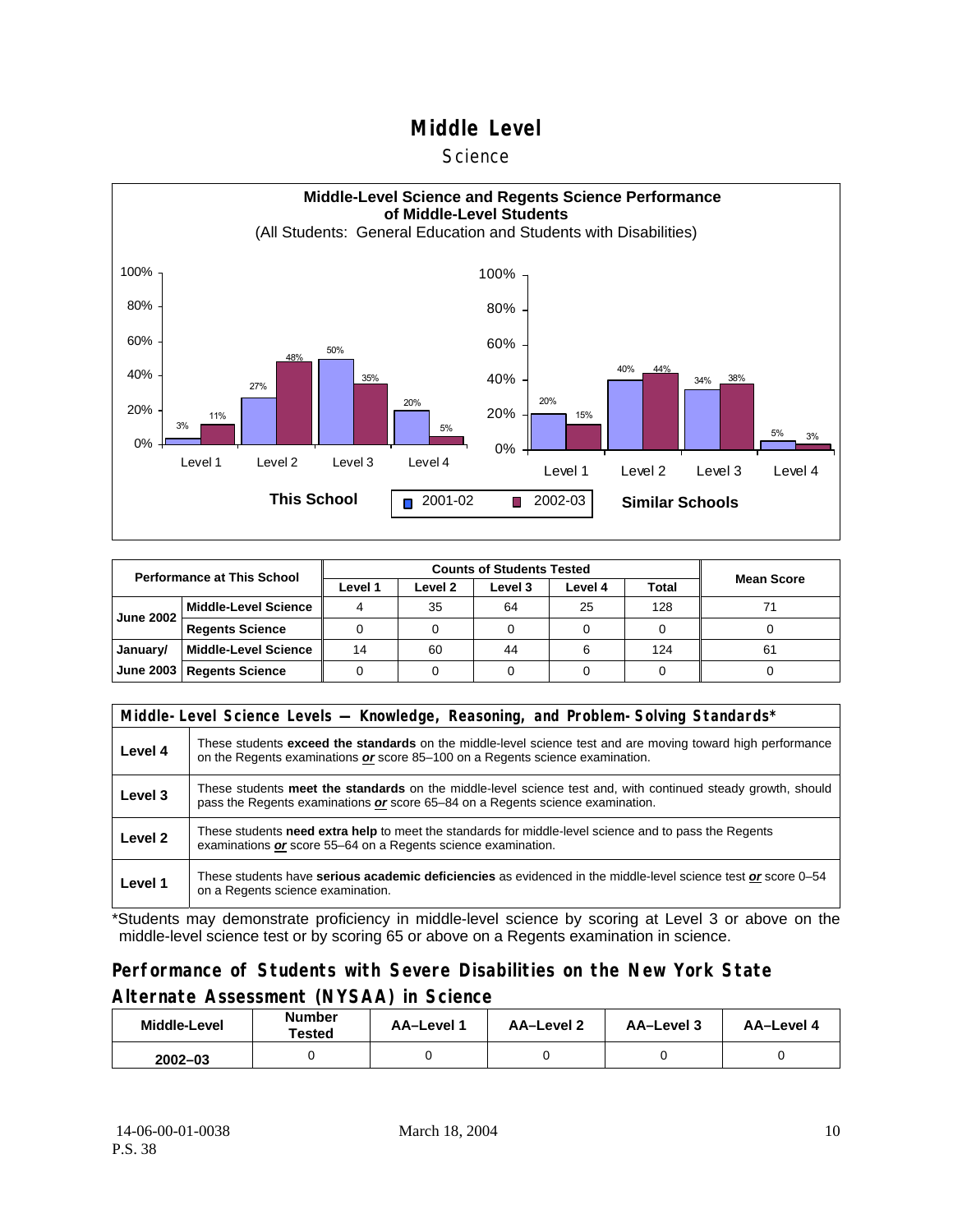# **Analysis of Student Subgroup Performance**

Historically, on State assessments the average performance of Black, Hispanic, and Native American students has been lower than that of White and Asian students. Similarly, students from lowincome families have not performed as well as those from higher income families. A high priority of the Board of Regents is to eliminate these gaps in student performance. In addition, Title I of the federal Elementary and Secondary Education Act includes explicit requirements "to ensure that students served by Title I are given the same opportunity to achieve to high standards and are held to the same high expectations as all students in each State."

This section of the school report card provides performance data for two years by racial/ethnic group, disability status, gender, English proficiency status, income level, and migrant status. The purpose of the student subgroup analyses is to determine if students who perform below the standards in any school tend to fall into particular groups, such as minority students, limited English proficient students, or economically disadvantaged students. If these analyses provide evidence that students in one of the groups achieve at a lower level than other students, the school and community should examine the reasons for this lower performance and make necessary changes in curriculum, instruction, and student support services to remedy these performance gaps. If your school did not report data for the 2002-03 school year for a subject and grade, a table showing data for subgroups in that subject and grade will not be included in the *Analysis*.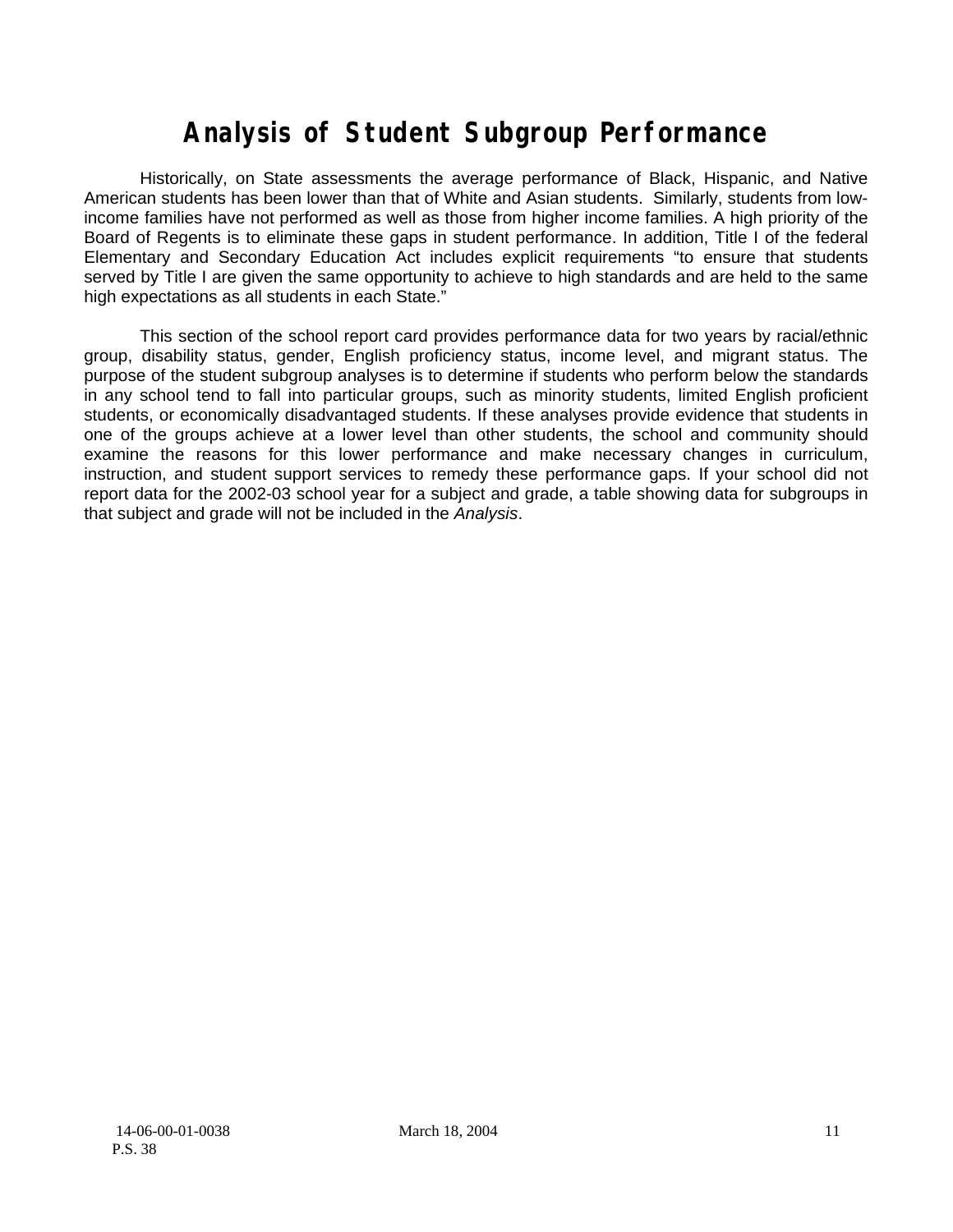### English Language Arts

|                                              |               |             | ັ<br>$2001 - 02$                                                  |       | 2002-03        |                                                                   |             |             |  |
|----------------------------------------------|---------------|-------------|-------------------------------------------------------------------|-------|----------------|-------------------------------------------------------------------|-------------|-------------|--|
| <b>Student Subgroup</b>                      | <b>Tested</b> |             | <b>Percentages of Tested</b><br><b>Students Scoring at Levels</b> |       | <b>Tested</b>  | <b>Percentages of Tested</b><br><b>Students Scoring at Levels</b> |             |             |  |
|                                              |               | $2 - 4$     | $3 - 4$                                                           | 4     |                | $2 - 4$                                                           | $3 - 4$     | 4           |  |
| <b>Results by Race/Ethnicity</b>             |               |             |                                                                   |       |                |                                                                   |             |             |  |
| American Indian/Alaskan Native               | $\mathbf{1}$  | $\mathbf s$ | $\mathbf s$                                                       | s     | 2              | s                                                                 | $\mathbf s$ | $\mathbf s$ |  |
| <b>Black</b>                                 | 60            | 83%         | 12%                                                               | 0%    | 78             | 67%                                                               | 14%         | 3%          |  |
| Hispanic                                     | 34            | 82%         | 15%                                                               | 0%    | 42             | 52%                                                               | 14%         | 0%          |  |
| Asian or Pacific Islander                    | 1             | s           | s                                                                 | s     | 2              | s                                                                 | s           | s           |  |
| White                                        | 12            | s           | $\mathbf s$                                                       | s     | $\overline{7}$ | s                                                                 | s           | $\mathbf s$ |  |
| Total                                        | 108           | 82%         | 16%                                                               | 0%    | 131            | 63%                                                               | 15%         | 2%          |  |
| Small Group Totals (s)                       | 14            | 79%         | 36%                                                               | 0%    | 11             | 73%                                                               | 27%         | 9%          |  |
| <b>Results by Disability Status</b>          |               |             |                                                                   |       |                |                                                                   |             |             |  |
| General-education students                   | 95            | 83%         | 16%                                                               | $0\%$ | 105            | 71%                                                               | 18%         | 3%          |  |
| Students with disabilities                   | 13            | 77%         | 15%                                                               | 0%    | 26             | 27%                                                               | 4%          | 0%          |  |
| Total                                        | 108           | 82%         | 16%                                                               | 0%    | 131            | 63%                                                               | 15%         | 2%          |  |
| <b>Results by Gender</b>                     |               |             |                                                                   |       |                |                                                                   |             |             |  |
| Female                                       | 52            | 85%         | 12%                                                               | 0%    | 61             | 75%                                                               | 16%         | 3%          |  |
| Male                                         | 56            | 80%         | 20%                                                               | 0%    | 70             | 51%                                                               | 14%         | 1%          |  |
| Total                                        | 108           | 82%         | 16%                                                               | 0%    | 131            | 63%                                                               | 15%         | 2%          |  |
| <b>Results by English Proficiency Status</b> |               |             |                                                                   |       |                |                                                                   |             |             |  |
| English proficient                           | 102           | 83%         | 17%                                                               | 0%    | 110            | 71%                                                               | 18%         | 3%          |  |
| Limited English proficient                   | 6             | 67%         | 0%                                                                | 0%    | 21             | 19%                                                               | 0%          | 0%          |  |
| Total                                        | 108           | 82%         | 16%                                                               | 0%    | 131            | 63%                                                               | 15%         | 2%          |  |
| <b>Results by Income Level</b>               |               |             |                                                                   |       |                |                                                                   |             |             |  |
| Economically disadvantaged                   | 76            | 82%         | 17%                                                               | 0%    | 118            | 63%                                                               | 16%         | 3%          |  |
| Not disadvantaged                            | 32            | 84%         | 13%                                                               | 0%    | 13             | 62%                                                               | 8%          | 0%          |  |
| Total                                        | 108           | 82%         | 16%                                                               | 0%    | 131            | 63%                                                               | 15%         | 2%          |  |
| <b>Results by Migrant Status</b>             |               |             |                                                                   |       |                |                                                                   |             |             |  |
| Migrant family                               | $\mathbf 0$   | 0%          | 0%                                                                | 0%    | $\mathbf 0$    | 0%                                                                | 0%          | 0%          |  |
| Not migrant family                           | 108           | 82%         | 16%                                                               | 0%    | 131            | 63%                                                               | 15%         | 2%          |  |
| Total                                        | 108           | 82%         | 16%                                                               | 0%    | 131            | 63%                                                               | 15%         | 2%          |  |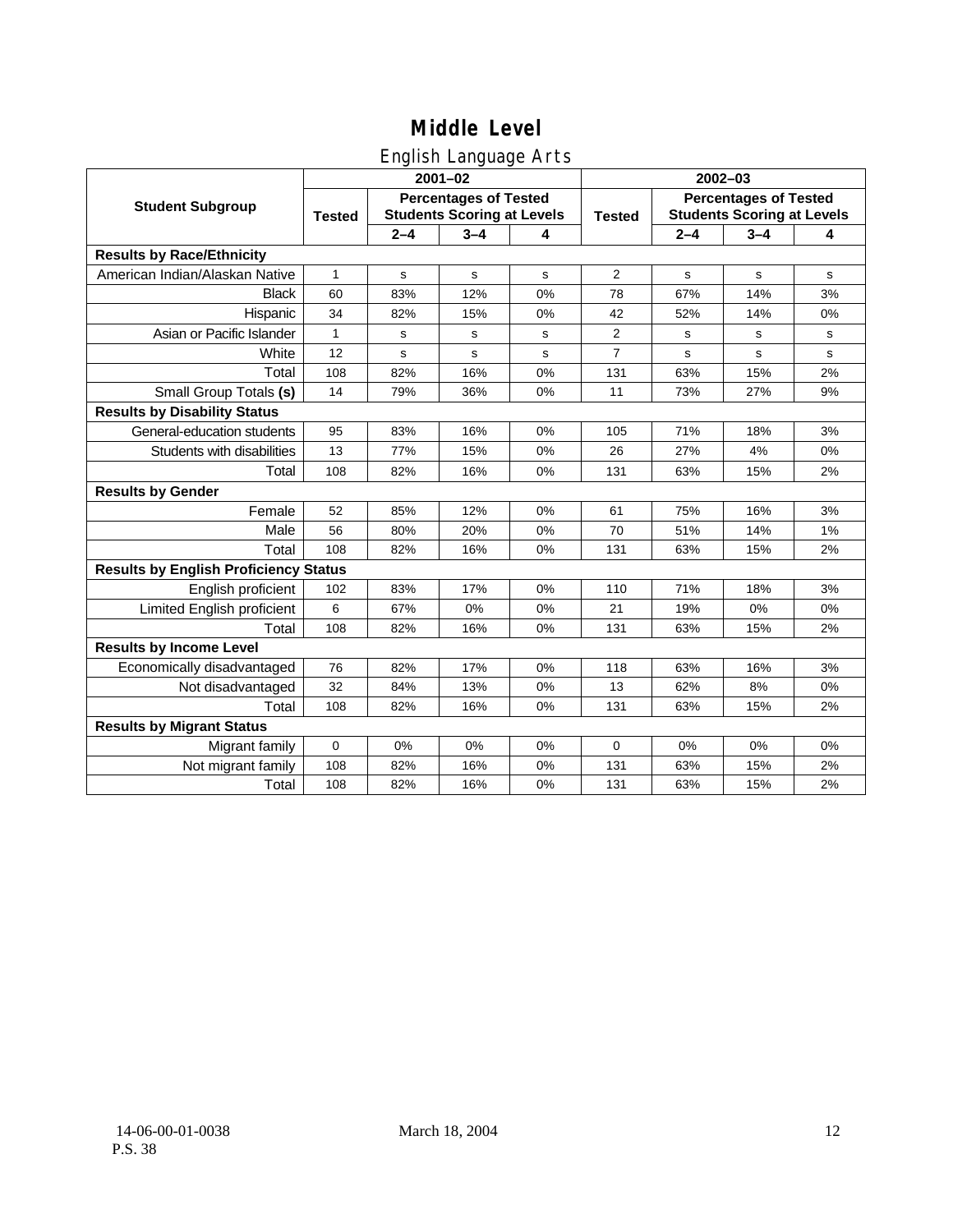### Mathematics

|                                              |               |         | $2001 - 02$                                                       |    | $2002 - 03$    |                                                                   |         |             |  |
|----------------------------------------------|---------------|---------|-------------------------------------------------------------------|----|----------------|-------------------------------------------------------------------|---------|-------------|--|
| <b>Student Subgroup</b>                      | <b>Tested</b> |         | <b>Percentages of Tested</b><br><b>Students Scoring at Levels</b> |    | <b>Tested</b>  | <b>Percentages of Tested</b><br><b>Students Scoring at Levels</b> |         |             |  |
|                                              |               | $2 - 4$ | $3 - 4$                                                           | 4  |                | $2 - 4$                                                           | $3 - 4$ | 4           |  |
| <b>Results by Race/Ethnicity</b>             |               |         |                                                                   |    |                |                                                                   |         |             |  |
| American Indian/Alaskan Native               | 1             | s       | s                                                                 | s  | $\overline{2}$ | s                                                                 | s       | s           |  |
| <b>Black</b>                                 | 65            | 60%     | 17%                                                               | 0% | 75             | 59%                                                               | 11%     | 0%          |  |
| Hispanic                                     | 54            | 43%     | 15%                                                               | 0% | 50             | 50%                                                               | 8%      | 0%          |  |
| Asian or Pacific Islander                    | 1             | s       | s                                                                 | s  | 2              | s                                                                 | s       | s           |  |
| White                                        | 13            | s       | s                                                                 | s  | 6              | s                                                                 | s       | $\mathbf s$ |  |
| Total                                        | 134           | 55%     | 17%                                                               | 0% | 135            | 57%                                                               | 12%     | 1%          |  |
| Small Group Totals (s)                       | 15            | 80%     | 27%                                                               | 0% | 10             | 80%                                                               | 40%     | 10%         |  |
| <b>Results by Disability Status</b>          |               |         |                                                                   |    |                |                                                                   |         |             |  |
| General-education students                   | 116           | 53%     | 15%                                                               | 0% | 112            | 64%                                                               | 14%     | 1%          |  |
| Students with disabilities                   | 18            | 72%     | 33%                                                               | 0% | 23             | 22%                                                               | 0%      | 0%          |  |
| Total                                        | 134           | 55%     | 17%                                                               | 0% | 135            | 57%                                                               | 12%     | 1%          |  |
| <b>Results by Gender</b>                     |               |         |                                                                   |    |                |                                                                   |         |             |  |
| Female                                       | 61            | 51%     | 11%                                                               | 0% | 66             | 62%                                                               | 14%     | 2%          |  |
| Male                                         | 73            | 59%     | 22%                                                               | 0% | 69             | 52%                                                               | 10%     | 0%          |  |
| Total                                        | 134           | 55%     | 17%                                                               | 0% | 135            | 57%                                                               | 12%     | 1%          |  |
| <b>Results by English Proficiency Status</b> |               |         |                                                                   |    |                |                                                                   |         |             |  |
| English proficient                           | 112           | 62%     | 20%                                                               | 0% | 103            | 67%                                                               | 16%     | 1%          |  |
| Limited English proficient                   | 22            | 23%     | 5%                                                                | 0% | 32             | 25%                                                               | 0%      | 0%          |  |
| Total                                        | 134           | 55%     | 17%                                                               | 0% | 135            | 57%                                                               | 12%     | 1%          |  |
| <b>Results by Income Level</b>               |               |         |                                                                   |    |                |                                                                   |         |             |  |
| Economically disadvantaged                   | 95            | 52%     | 14%                                                               | 0% | 121            | 55%                                                               | 11%     | 1%          |  |
| Not disadvantaged                            | 39            | 64%     | 26%                                                               | 0% | 14             | 71%                                                               | 21%     | 0%          |  |
| Total                                        | 134           | 55%     | 17%                                                               | 0% | 135            | 57%                                                               | 12%     | 1%          |  |
| <b>Results by Migrant Status</b>             |               |         |                                                                   |    |                |                                                                   |         |             |  |
| Migrant family                               | $\mathbf 0$   | 0%      | 0%                                                                | 0% | $\Omega$       | 0%                                                                | 0%      | 0%          |  |
| Not migrant family                           | 134           | 55%     | 17%                                                               | 0% | 135            | 57%                                                               | 12%     | 1%          |  |
| Total                                        | 134           | 55%     | 17%                                                               | 0% | 135            | 57%                                                               | 12%     | 1%          |  |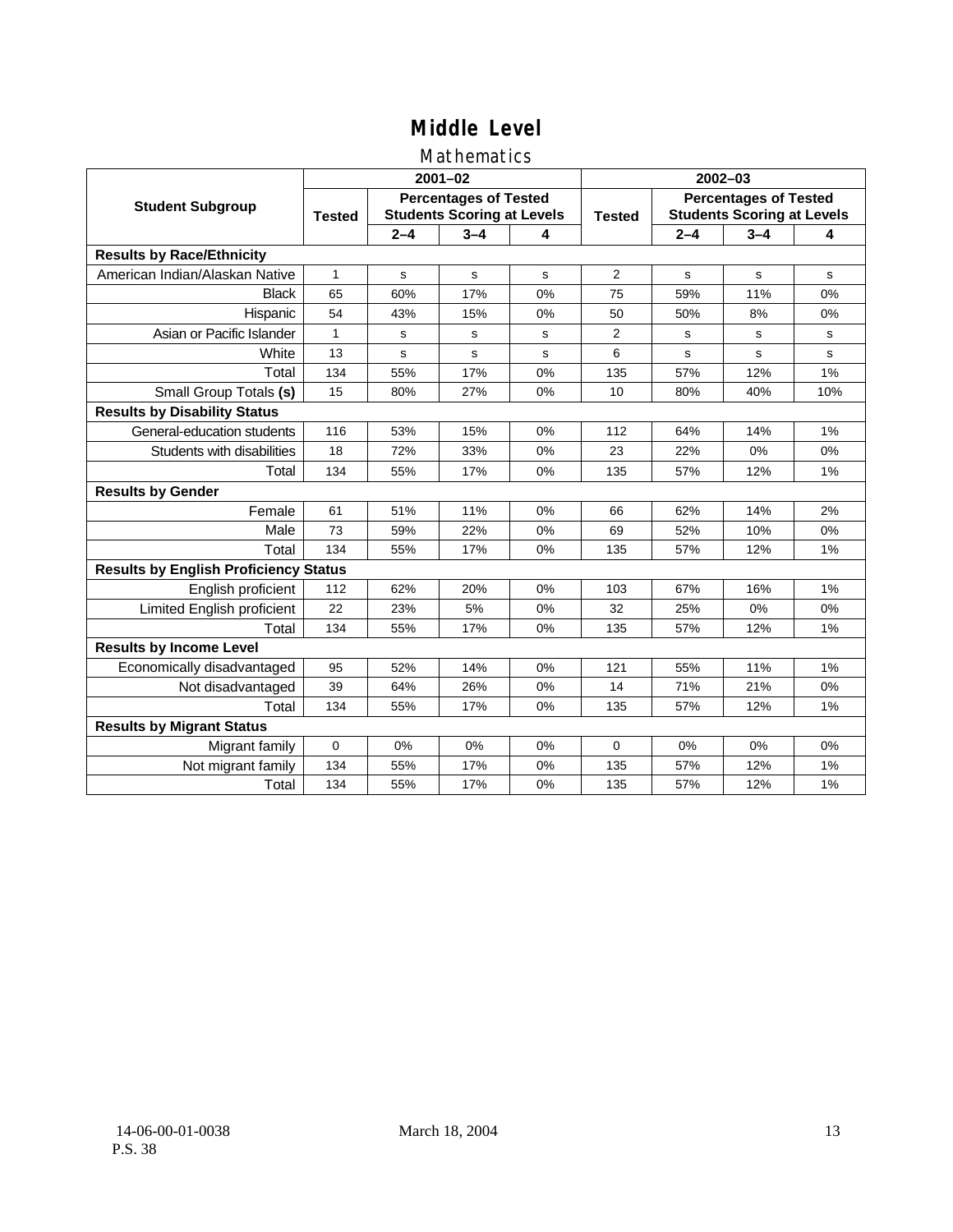#### Science

|                                              |                 |         | $2001 - 02$                                                       |       | $2002 - 03$    |                                                                   |         |     |
|----------------------------------------------|-----------------|---------|-------------------------------------------------------------------|-------|----------------|-------------------------------------------------------------------|---------|-----|
| <b>Student Subgroup</b>                      | <b>Tested</b>   |         | <b>Percentages of Tested</b><br><b>Students Scoring at Levels</b> |       | <b>Tested</b>  | <b>Percentages of Tested</b><br><b>Students Scoring at Levels</b> |         |     |
|                                              |                 | $2 - 4$ | $3 - 4$                                                           | 4     |                | $2 - 4$                                                           | $3 - 4$ | 4   |
| <b>Results by Race/Ethnicity</b>             |                 |         |                                                                   |       |                |                                                                   |         |     |
| American Indian/Alaskan Native               | 1               | s       | s                                                                 | s     | $\mathbf{1}$   | s                                                                 | s       | s   |
| <b>Black</b>                                 | 60              | 100%    | 75%                                                               | 22%   | 72             | 89%                                                               | 40%     | 1%  |
| Hispanic                                     | 53              | 92%     | 57%                                                               | 9%    | 43             | 86%                                                               | 37%     | 2%  |
| Asian or Pacific Islander                    | $\mathbf{1}$    | s       | s                                                                 | s     | $\overline{2}$ | s                                                                 | s       | s   |
| White                                        | 13              | s       | s                                                                 | s     | 6              | $\mathbf s$                                                       | s       | s   |
| Total                                        | 128             | 97%     | 70%                                                               | 20%   | 124            | 89%                                                               | 40%     | 5%  |
| Small Group Totals (s)                       | $\overline{15}$ | 100%    | 93%                                                               | 47%   | 9              | 100%                                                              | 56%     | 44% |
| <b>Results by Disability Status</b>          |                 |         |                                                                   |       |                |                                                                   |         |     |
| General-education students                   | 113             | 97%     | 69%                                                               | 21%   | 102            | 91%                                                               | 45%     | 6%  |
| Students with disabilities                   | 15              | 93%     | 73%                                                               | 7%    | 22             | 77%                                                               | 18%     | 0%  |
| Total                                        | 128             | 97%     | 70%                                                               | 20%   | 124            | 89%                                                               | 40%     | 5%  |
| <b>Results by Gender</b>                     |                 |         |                                                                   |       |                |                                                                   |         |     |
| Female                                       | 60              | 98%     | 65%                                                               | 20%   | 61             | 92%                                                               | 43%     | 2%  |
| Male                                         | 68              | 96%     | 74%                                                               | 19%   | 63             | 86%                                                               | 38%     | 8%  |
| Total                                        | 128             | 97%     | 70%                                                               | 20%   | 124            | 89%                                                               | 40%     | 5%  |
| <b>Results by English Proficiency Status</b> |                 |         |                                                                   |       |                |                                                                   |         |     |
| English proficient                           | 107             | 100%    | 78%                                                               | 23%   | 99             | 91%                                                               | 45%     | 6%  |
| Limited English proficient                   | 21              | 81%     | 29%                                                               | $0\%$ | 25             | 80%                                                               | 20%     | 0%  |
| Total                                        | 128             | 97%     | 70%                                                               | 20%   | 124            | 89%                                                               | 40%     | 5%  |
| <b>Results by Income Level</b>               |                 |         |                                                                   |       |                |                                                                   |         |     |
| Economically disadvantaged                   | 91              | 98%     | 66%                                                               | 18%   | 115            | 88%                                                               | 40%     | 4%  |
| Not disadvantaged                            | 37              | 95%     | 78%                                                               | 24%   | 9              | 100%                                                              | 44%     | 11% |
| Total                                        | 128             | 97%     | 70%                                                               | 20%   | 124            | 89%                                                               | 40%     | 5%  |
| <b>Results by Migrant Status</b>             |                 |         |                                                                   |       |                |                                                                   |         |     |
| Migrant family                               | $\mathbf 0$     | 0%      | 0%                                                                | 0%    | 0              | 0%                                                                | 0%      | 0%  |
| Not migrant family                           | 128             | 97%     | 70%                                                               | 20%   | 124            | 89%                                                               | 40%     | 5%  |
| Total                                        | 128             | 97%     | 70%                                                               | 20%   | 124            | 89%                                                               | 40%     | 5%  |